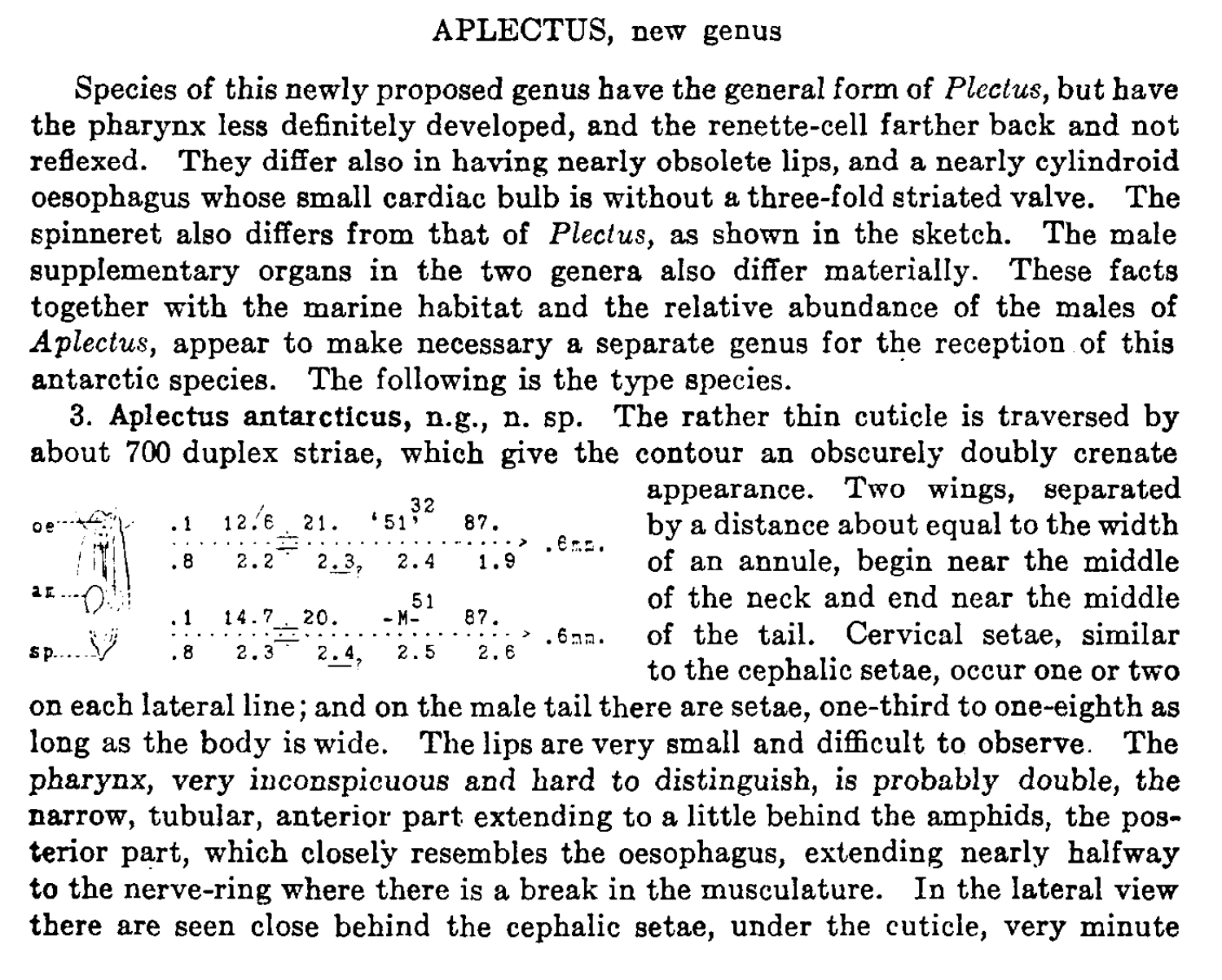bodies that stain, of which those most clearly seen were the dorsal and ventral ones. Probably there is a circlet of these bodies. Just behind these stained bodies, that is, a little behind the setae, there is an appearance as if of a small quadrate cavity, one-third as wide as the head. This is not a cavity, however. Its posterior limits are a trifle more than a head-width from the anterior end. The amphids are variable in size and form, being considerably larger and slightly more elongated in the male. The posterior border appears interrupted. slender cylindroid oesophagus, is probably very obscurely Rhabditoid, and ends posteriorly in an obscurely rhomboidal to pyriform bulb or swelling, three-fifths to two-thirds as wide as the neck. The cylindroid Cardia, one-fourth as wide as the body, and twice as long as wide, is really a modified part of the intestine, and is composed of small strongly staining cells. The thick walled intestine, separated from the oesophagus by a collum one-fourth to two-fifths as wide as the neck, is few, probably four, cells in girth. These cells contain numerous, indistinct, rather fine and uniform granules.

The tail, tapering from the anus, is cylindroid in the posterior two-fifths and ends in an almost imperceptibly swollen apiculate terminus one-third to one-half as wide as the base. The caudal glands are arranged in loose tandem in the anterior half of the tail; their ampullae are distinct and no wider than the ducts, but stain more strongly. The elongated renette-cell, which is difficult to observe, is as long as the body is wide, and one-fifth as wide as long, and occurs at a distance behind the neck equal to eight times the width of the body. The very slender duct, invisible except where stained, empties through a pore apparently opposite the nerve-ring. The nerve-ring surrounds the oesophagus rather squarely and is accompanied by somewhat distinct nerve-cells rather definitely grouped. From the inconspicuous, small continuous vulva the small vagina leads inward halfway across the body to the straight uteri. The rather elongated eggs are two to two and one-half times as long as the body is wide, and fully one-third as wide as long. The broad ovaries, cylindroid, but tapering near the extremities, reach three-fourths of the way back to the vulva, and contain about twelve ova, arranged rather irregularly. The spermatozoa in the uterus are of such a size that it would take at least seven or eight side by side to equal the body-diameter.

The arcuate, rather strong, sub-slender, sub-acute spicula, one and one-fourth times as long as the anal body-diameter, are slightly cephalated by expansion, the cephalum being set off by a broad shallow constriction, and lie with their proximae dorsal to the body-axis. There are two rather strong, sub-slender, slightly bent accessory pieces, parallel to the spicula then bending away, the applied part being one-fourth as long as the spicula. The receding part is arcuate in the same direction as the spicula, and from its end there passes a strand of muscle to the ventral body-wall behind the anus. The ejaculatory duct is onefourth, the vas deferens and cylindroid testes one-half as wide as the body. The blunt blind ends of the testes are two-thirds of the neck's length from the cardia and one and one-half times the tail's length from the anus, respectively.

The protrudable, sub-equidistant supplementary organs are separated by a distance equal to nearly one and one-fourth times the body-diameter, and the posterior one is located at a distance in front of the anus equal to twice the anal body diameter. They are rather straight but have the distal third bent ventrally, and the distal end flattened and pulled out posteriorly into a spur, or